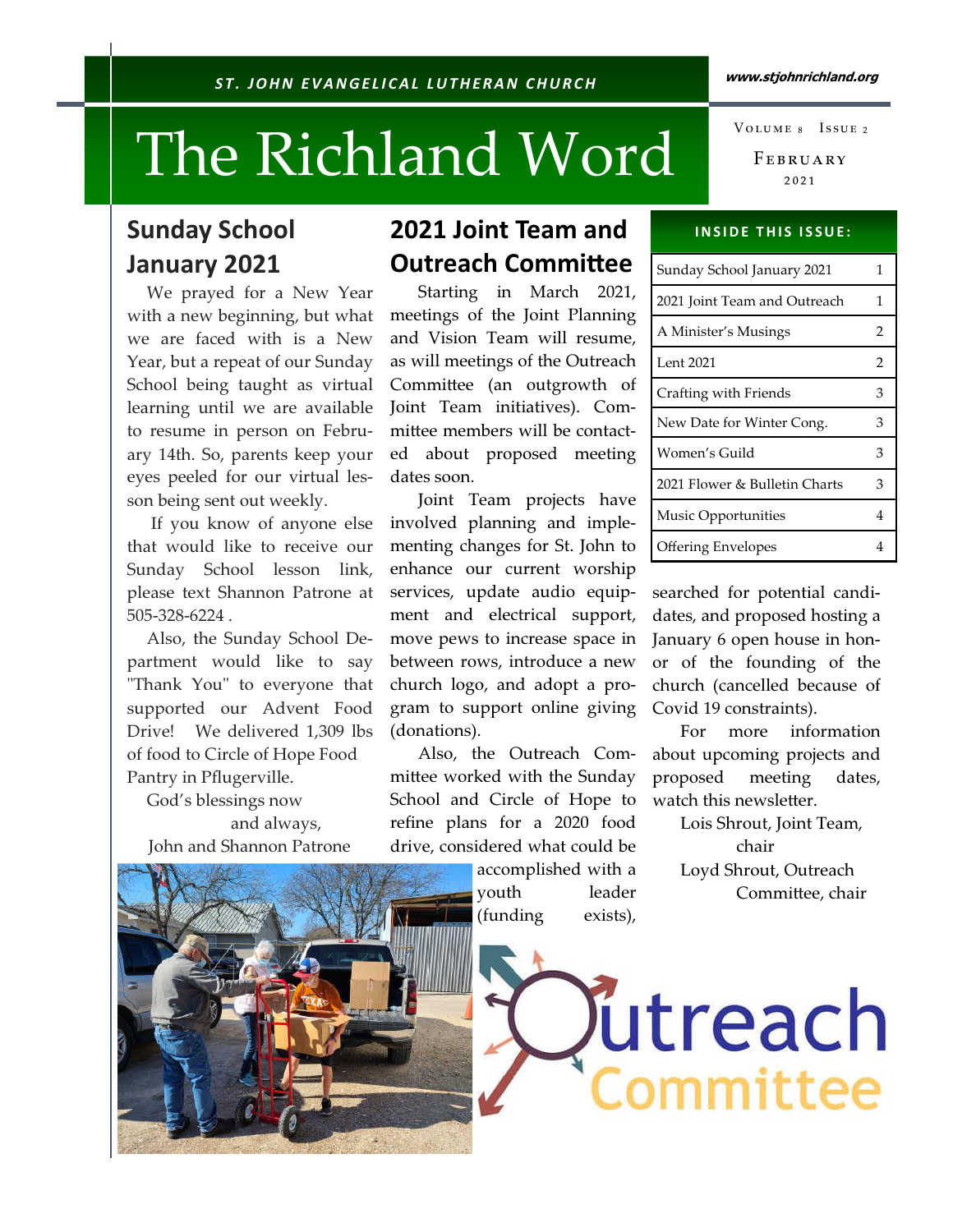#### $P_{\text{AGE 2}}$  Vo

#### A Minister's Musings: Back Together...Almost

 On Sunday, February 14th, St. John will "re-open" its campus for a second time in 12 months, as our community, our nation, and much of the world continues to wrestle with Covid 19 and its variants.

 This "re-opening," however, will not affect those who are at risk, due to either age or physiology, have yet to be able to get vaccinated against the virus, or, simply, continue to be rightly concerned about the power of the virus and the effectiveness of treatments.

 When will these be returning to our fellowship? It's hard to say. It may not happen until either they, or a large majority of the population, is vaccinated against the virus, or other aspects of community life (for example, our hospitals) experience conditions similar to those that were common before Covid was a household word.

 This situation is prompting all churches to scramble to provide virtual ministry resources in increasing engaging and effective ways.

 Although only an appendage in some churches, yet an important outreach tool in others, virtual ministry resources are quickly becoming a center piece for Christian ministry and outreach, because of the numbers of people it is able to reach. Literally global ministry to family and friends spread out throughout the world is now connecting people with churches that they never would have connected with before!

 I remember years ago some Christians in the English speaking world considered the words "to and fro" found in Daniel 12:4 as prophetically describing the advent and impact of public air travel and airlines, linking and connecting people around

the world. Could this prophecy possibly be alluding to how the church would reach throughout the world in still new, unanticipated ways, reaching many with the Gospel of Jesus Christ that otherwise might not have been reached? Only time will tell, of course.

 How will St. John respond to this change in vision for ministry that has been revealed due to the pandemic is hard to say at this point. Seizing the moment requires the emotional investment of individuals who both see this potential and opportunity, and have a sense of urgency that a love for those who don't have a personal relationship with Jesus Christ often brings.

 Could this be yet another Isaiah 6:8 moment for followers of Christ today?

We will see. - Pastor T

# Lent 2021

 This year the opportunities to celebrate Lent will be limited a bit compared to previous years (no fellowship meals), but will still afford individuals the opportunity to gather together to experience the wonders of God's love for us in Christ, and the gift of salvation purchased for us on the Cross of Calvary.

 Following a service format somewhat similar to our current online worship service, Lent 2021 will begin on Wednesday, February 17th, at 6:45pm, and will include the availability of both Holy Communion and the traditional imposition of ashes.

 The next 5 midweek services (Feb. 24, Mar. 3, 10, 17, & 24) will also be in the sanctuary, and will similarly begin at 6:45pm, lasting 30-35 minutes, with plans right now to hopefully include our traditional Maundy Thursday worship service on April 1st of Holy Week.

We hope you can join us

Wednesday evenings beginning February 17th, and that, coupled with special times of prayer and fasting, this year's season of Lent becomes an unforgettable season of faith transformation, growth and renewal...for you.

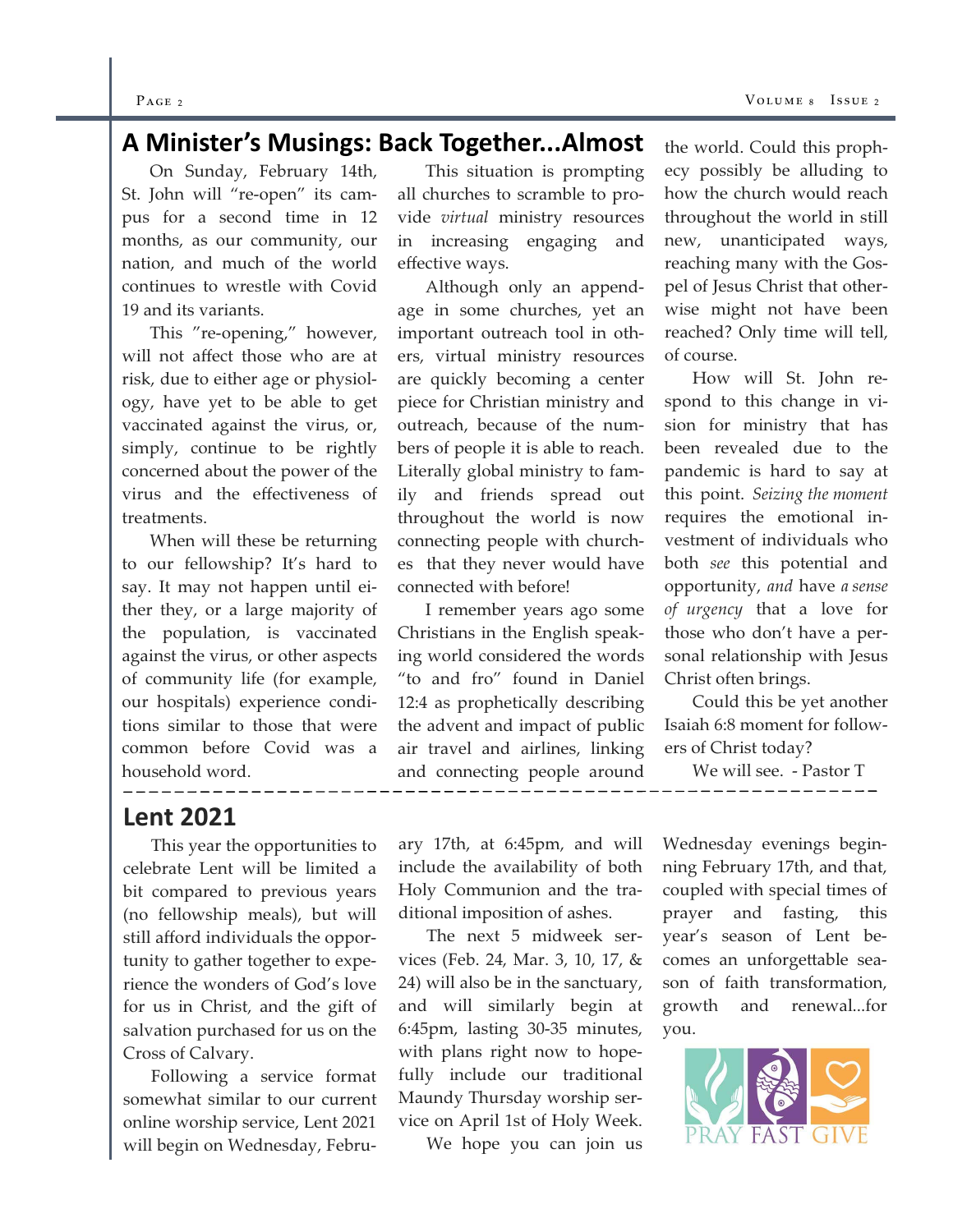# Crafting  $w/$  Friends

As church will be reopening on Feb. 14th, let us meet on Feb. 20th at the usual time, 10:00a.m.!

 Put your thinking caps on, bring your ideas and maybe some projects with you. It is fun to share ideas!

 If you know of anyone that may be interested in working with us, please invite them.

 There are some thank you notes on the back of the February calendar, please read them.

Peace and love, Sandy



# New Date for Winter Congregational Mtg.

Due to the spike in the virus and the respective closure of our campus, the date for St. John's annual winter Congregational Meeting is being moved to March this year: Sunday, March 14th, following worship. Members are asked, if possible, to attend.

All ministry, committee, and organizational leaders: please turn in your articles and/or reports for St. John's 2020 Annual Report no later than Sunday, February 28th.

 Please talk to Sandy in the church office if you need more time. (Be assured: no penalty will be incurred, but the courtesy will be much appreciated!)

### Women's Guild

St. John Women's Guild is ready for the new year. It has been too long and it is important to get together and plan our year. We can wear our masks and sit far apart and discuss what we want to do; whether it will be for ourselves, for the church, or the community. Put this date on your calendar: Feb. 21st following worship in the parish hall. I am looking forward to seeing what the new year will bring for us in addition to the love we have for our Lord.

 We have some things to deal with such as paying bills and electing a President and a Secretary and more, and we need a quorum to do this. We promise to move along as quickly as possible.

 If you have any questions or concerns, please call me

> Sandy Brunton Vice-President



# Cookbooks

The Women's Guild sold cookbooks last year and we still have some left. They are \$15. There are some on the table in the parish hall for you to see. The recipes are from our members.

Questions? Ask Sandy.

# 2021 Flower & Bulletin Charts



New 2021 flower and bulletin charts are posted on the bulletin board in the back of the sanctuary. Feel free to sign up on either or both. The flowers can be cut flowers or potted plants.

 If you have any questions, ask Mary Martinka or Sandy Brunton.

### Thank You

Thank you to everyone that helped me celebrate my 88th birthday by attending the drive thru party or mailing me cards. I had the best birthday possible staying socially distanced. Seeing so many of my friends that I have not seen in almost a year was so enjoyable. I have enjoyed reading all the memories shared and all the lovely cards received. Thanks also for the goodies, yes I have a sweet tooth. Thanks again,

Kermit Hees

Dear Crafting with Friends,

 Thank you for the thoughtful stocking filled with goodies at Christmas. I snack a lot, so those are perfect stuffers for me. Such a great treat as Santa has not filled a stocking for me in years. Merry Christmas!

Kermit Hees